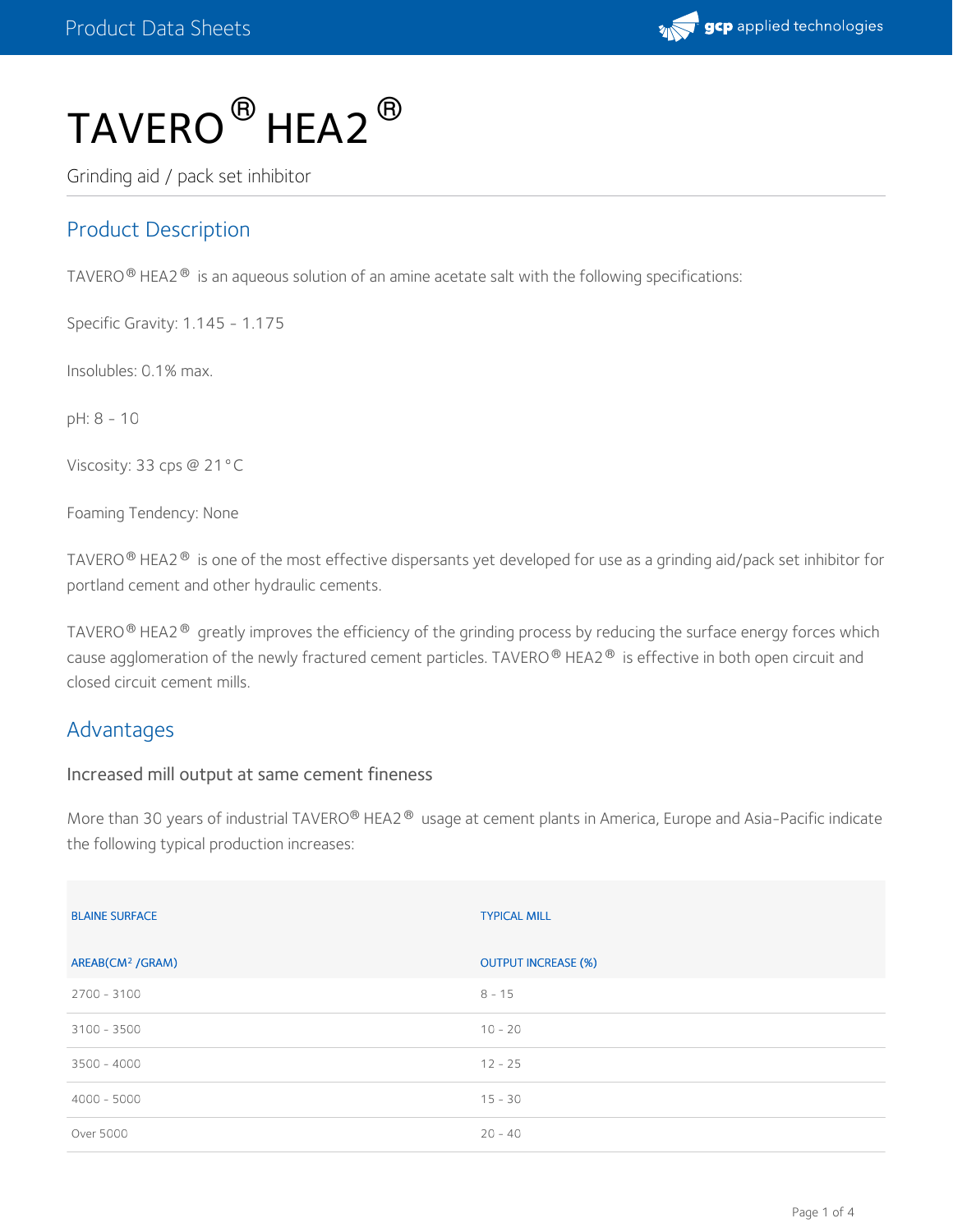

#### Reduced grinding costs

The increased mill output with TAVERO® HEA2® at same cement fineness and energy consumption provides savings through lower grinding costs per ton of cement.

#### Higher cement strengths

ASTM test data shows that TAVERO $^\circ$  HEA2 $^\circledast$  significantly increases compressive and flexural strengths of cements, particularly at early ages. Increases as high as 25% are not uncommon; however the average of all tests for all ages is 10%.

#### Increased cement flowability

The dry dispersive action of TAVERO $^\circledR$  HEA2  $^\circledR$  results in vast improvements in cement flowability characteristics. A marked reduction of pack set or "silo set" is also noticeable for TAVERO  $^\circ$  HEA2  $^\circ$  treated cements.The improved flowability of cements with TAVERO $^\circledR$  HEA2 $^\circledR$  results in faster loading and unloading times of bulk tankers. Capacities of pneumatic conveying equipment are also increased.



The improved flowability of cements with HEA2 results in faster loading and unloading times of bulk tankers. Capacities of pneumatic conveying equipment are also increased.

| <b>PACK SET PUMPING RATE</b> | <b>INDEX IN TONS/HOUR</b> |
|------------------------------|---------------------------|
| 23                           | 42                        |
| 19                           | 80                        |
|                              | 110                       |

A test method for assessing the pack set index (stickiness) of cements is available upon request. Typical information establishing the correlation between pack set index and flowability of cement was shown in a study where pack set indices versus pumping rates, through a 1,500m Fuller Kinyon line, were measured and compared.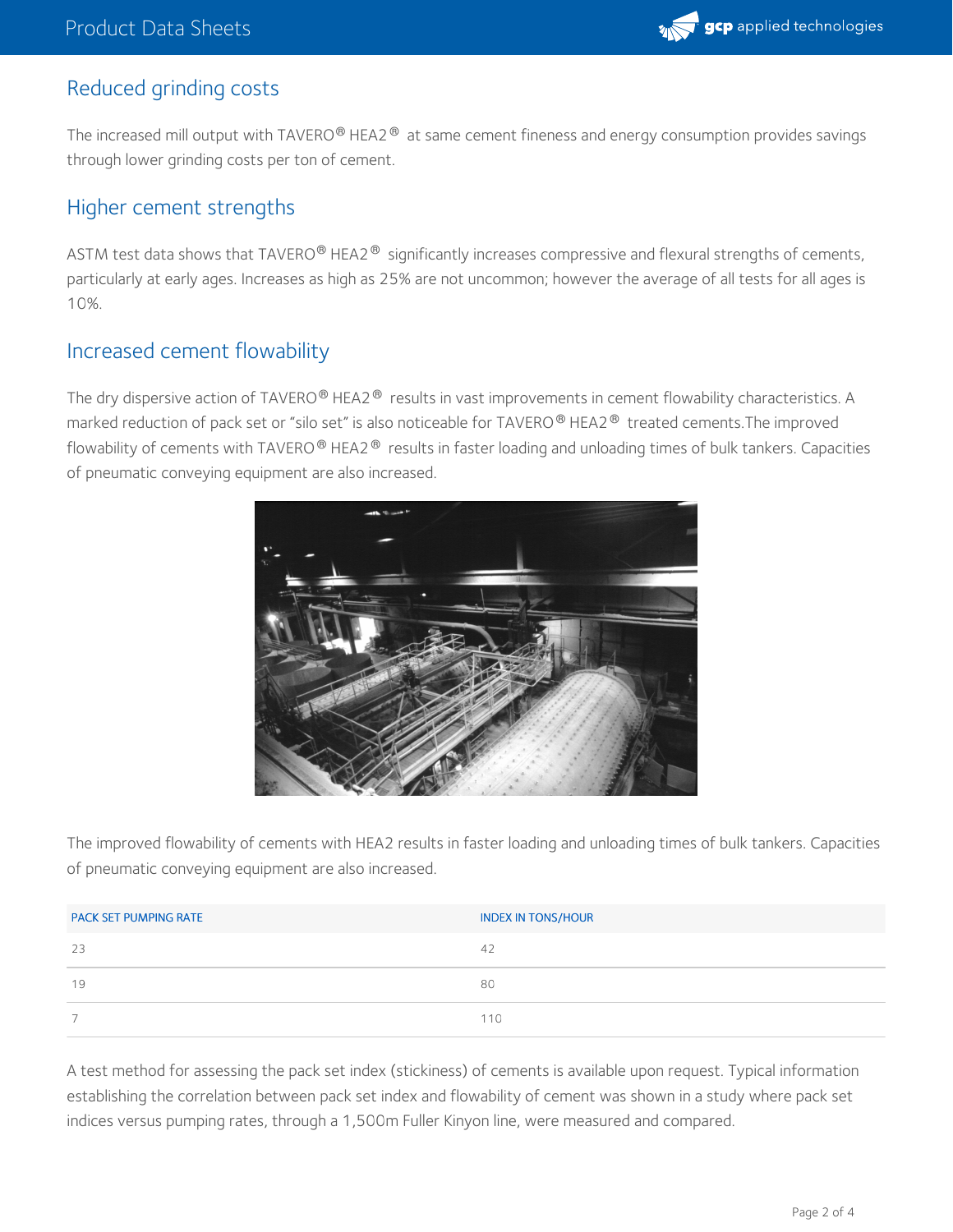

#### Controlled set times

Special HEA2 formulations designed to extend cement setting times are available through your local GCP representative.

## **Handling**

TAVERO $^\circledR$  HEA2 $^\circledR~$  may be dispensed as received. However, dilution with 5 parts water or more is recommended to ensure greater proportioning accuracy and better additive distribution. Suitable dispensing pumps with adjustable flow rates should be used for optimum performance. Diluted TAVERO ® HEA2 ®  $\,$  may be added onto the clinker conveyor belt or sprayed into the mills first compartment.

## Greater bulk density

TAVERO $^\circ$  HEA2 $^\circ$  increases the bulk density of cement by up to five percent, providing increased storage capacities of silos and bulk carriers.

## Addition Rate

EA2 typical dosage rates will vary from 0.01% - 0.05% by weight of cement for Types I & II cements and 0.04% - 0.08% by weight of cement for Type III cements.

| BLAINE SURFACE AREA (CM <sup>2</sup> /G) | TAVERO <sup>®</sup> HEA2 <sup>®</sup> DOSAGE RATE % BY WEIGHT OF CEMENT |
|------------------------------------------|-------------------------------------------------------------------------|
| 2700 - 3500                              | $0.01 - 0.02$                                                           |
| 3500 - 4500                              | $0.02 - 0.04$                                                           |
| Over 4500                                | $0.04 - 0.06$                                                           |

# Dosing Equipment

GCP grinding aids should be accurately proportioned through a calibrated dosing system, suitable for the cement mill and output required.

# Specification Compliance

Approved for use under ASTM C 465 specification as a non- harmful processing addition, TAVERO® HEA2® has been thoroughly tested and is widely used in the cement industry.

# Packaging

TAVERO $^\circledR$  HEA2 $^\circledR$  is supplied in 210L drums, or in bulk by tanker trucks. It contains no flammable materials.

## Storage

Protect from freezing. Once frozen, the product should be thawed out slowly and re-mixed thoroughly prior to use. Shelf life is minimum 12 months in manufacturer's containers.